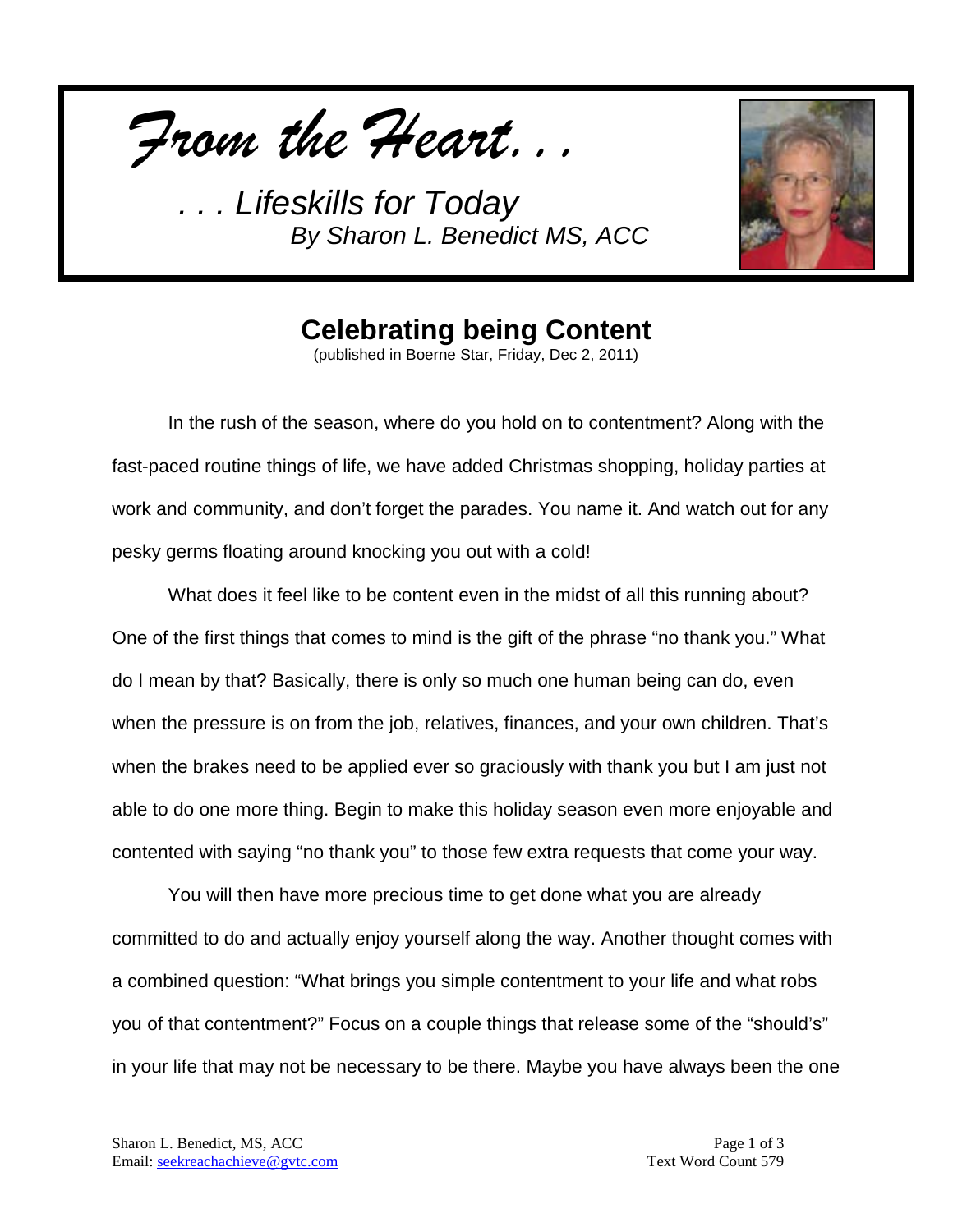that organizes and hosts your workplace holiday party. Maybe this year, someone else can have the privilege. What do you come up with that would bring you more contentment during this season and into 2012?

Pick one thing that has robbed you of contentment…such as a part of your job, money, weight, a relationship. Choose one action that would make a positive change and help you regain some contentment. If it's money problems, look around you. Have anything you could part with to sell for some extra cash? For a Christmas gift for someone, look around your home for something you would like to gift them, instead of spending more dollars. Yet, be sure it is something they would enjoy receiving and not just something you would probably throw away or put in a charity bin.

Could it be a relationship? Possibly, it's about time to sit down and have a conversation about improving that relationship. Respectfully share what you need, and ask that friend, relative, or spouse what they would like to see happen in your relationship together.

During the holidays, contentment is yours to have, even if you happen to catch one of those season's cold and end up in bed sniffling and sneezing. Grab that warm comforter, some hot healing herb tea and homemade chicken soup, and put on some sweet music to cheer the soul. And by all means, allow your family to pamper you and handle the holiday celebrations. I bet you will see loads of creativity arise from surprising sources…even at the last minute that will make forever memories for you and your family.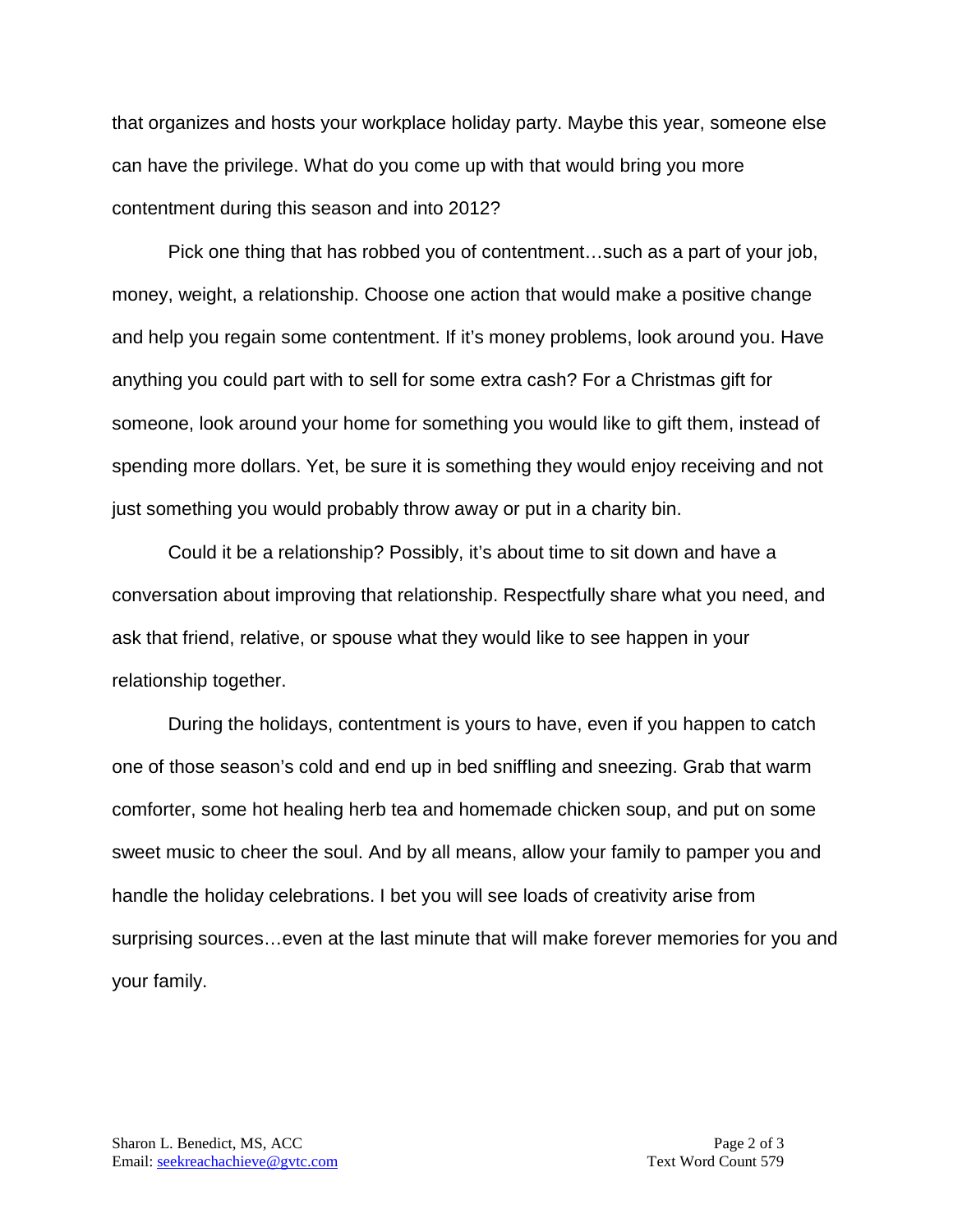Whatever your plans, may this Christmas and holiday festivities be special for

you all, filled with the joy of the season. And may the gift of contentment be yours to

share throughout the coming New Year.

Sharon L. Benedict, MS, ACC, is a certified life/wellness coach-consultant, specializing in lifeskills, wellness, and creative arts development for individuals, businesses and organizations [\(www.harvestenterprises-sra.com\)](http://www.harvestenterprises-sra.com/).She welcomes your questions and comments and can be contacted at [seekreachachieve@gvtc.com.](mailto:seekreachachieve@gvtc.com)

<sup>\*\*\*\*\*\*</sup>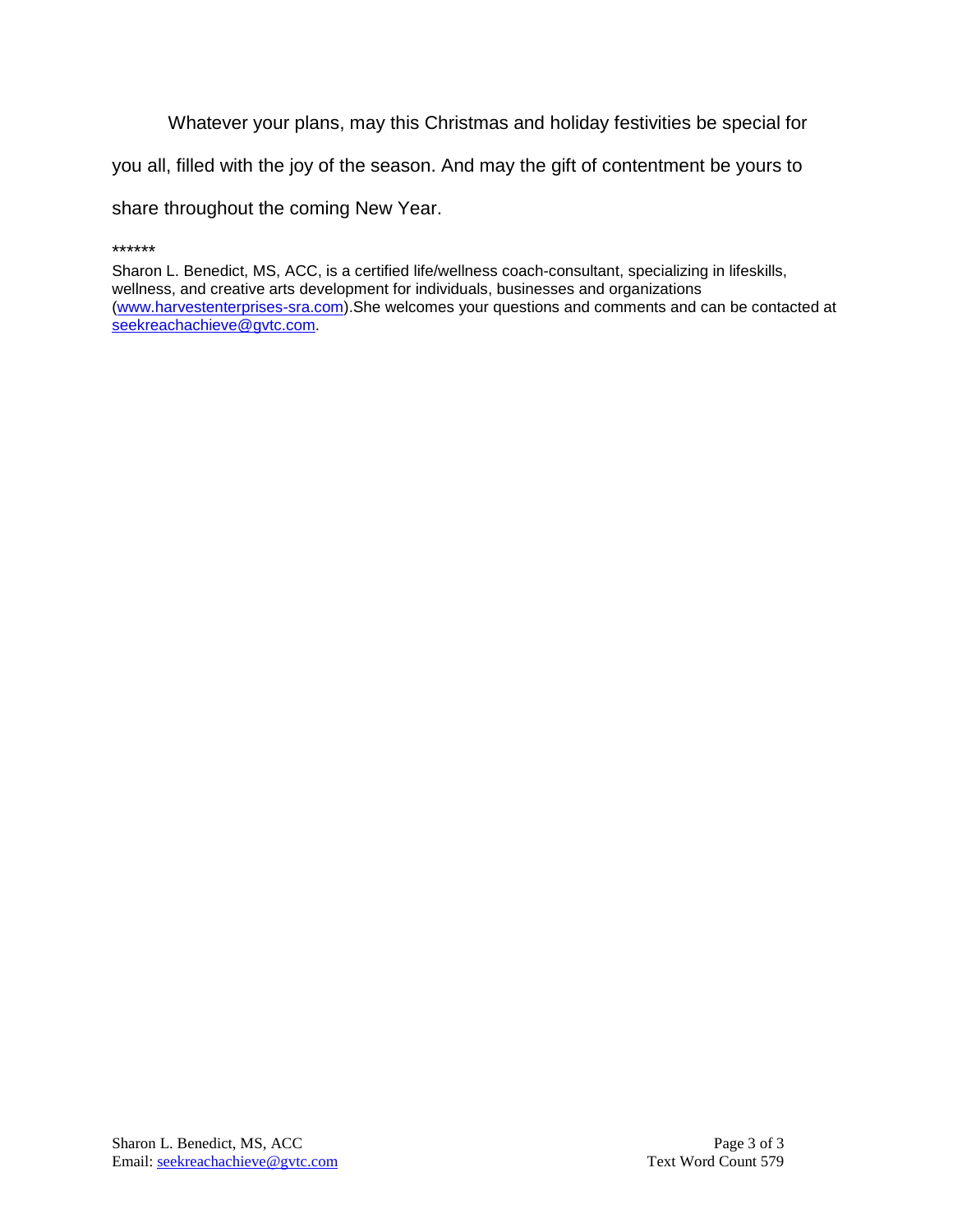

*. . . Lifeskills for Today By Sharon L. Benedict MS, ACC*



### **Celebrating baking and breaking moments**

(published in Boerne Star, Friday, Dec 9, 2011)

Yesterday morning as I sat down in my office to tackle the pile of work in front of me, I booted up my computer to start replying to the accumulated emails. Yet, to my frustration, the internet connection was down….nothing coming in, nothing going out.

I sat there for a moment rethinking a work around. Then my husband came into my office saying he was going to bake some whole wheat bread from scratch, and would I like to join him. Since it was his first time at this adventure, he felt he needed a little supervision. Do I stay here and try to figure out how to get some work done or have fun baking some bread with my favorite person in the world?

No contest! Break time for baking bread won out. So, John pulled out our mixer and whole grain grinding mill. Being the orderly and creative scientist he is, I saw him carefully line up four glass loaf pans, the liquid ingredients on one side, the dry ingredients on the other after grinding about 20 cups worth of whole wheat kernels and 5 cups of whole rye grain. Oh, I forgot to mention, he spent a couple hours last night rewriting my simple recipe of past years into a gourmet concoction. I felt like we were in a chemistry lab and the professor was giving me lessons on the chemical reaction he believes will happen when we put together his blend of wheat flour, rye flour, olive oil, low fat goat milk, water, honey, banana (egg substitute for low fat grams), a little dough enhancer, sea salt, yeast, caraway seeds, and raisin syrup (which he also created the night before).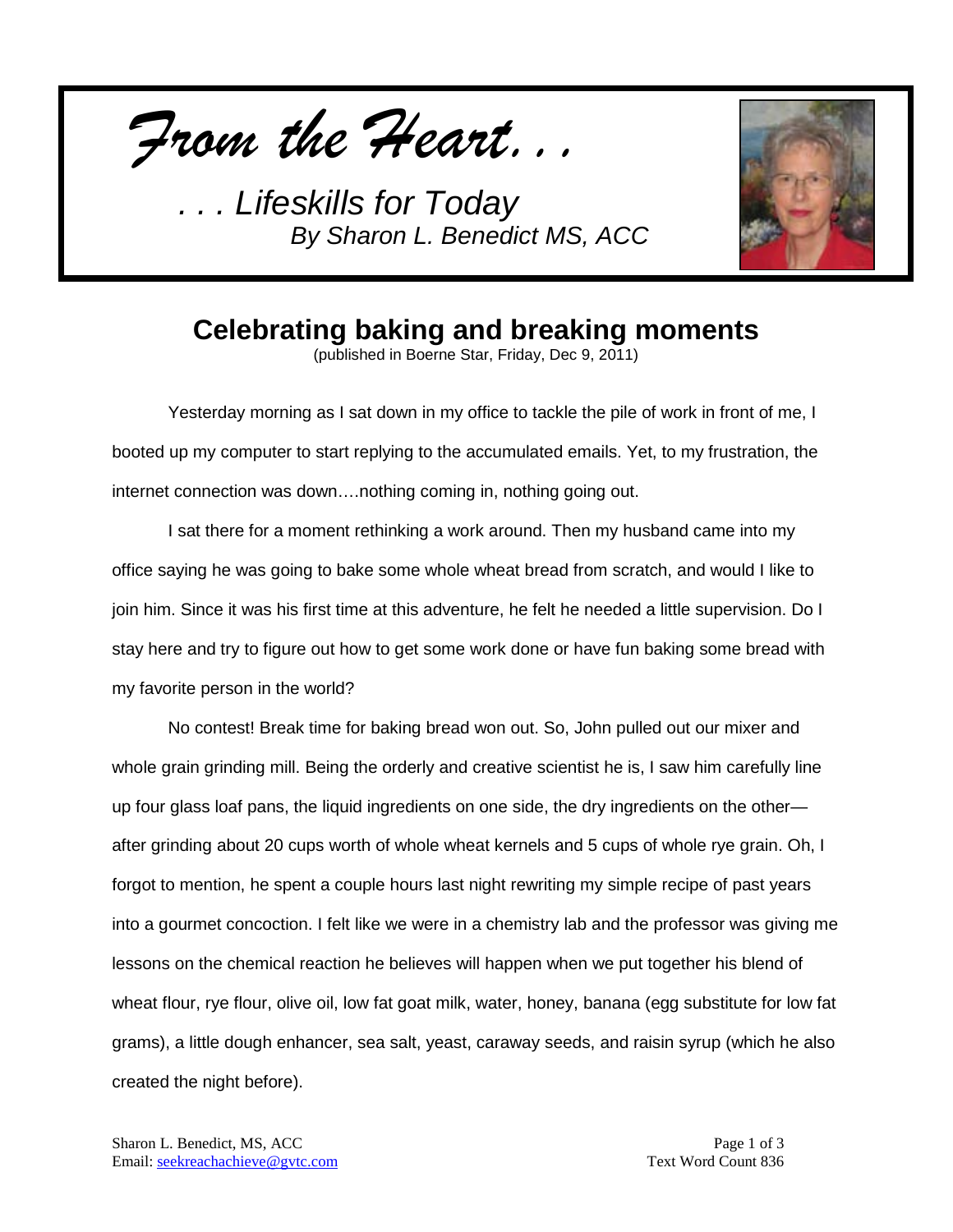After following his recipe to the letter with all ingredients in the mixer and the dough hook doing its job for 8-10 minutes, we came up with a pile of awesome sticky dough to dig our hands into to shape into loaves. Putting some olive oil on our hands we dug in. It was so much fun…like being a kid again playing in thick mud. I also felt like I was back in one of my ceramic classes years ago kneading clay and shaping it into just the right size of balls for creating something on the potter's wheel. But I was sure these balls, once baked, would be a lot more tasty!

It turned out that we actually had enough dough for 5 loaves. But John wanted to use the fifth ball to make my sticky buns I used to make when our daughters were just little ones. So, I got the chance to be the teacher instead of the student for once! He ever so carefully put together a raisin, cinnamon, honey, nut mix for filling. After spreading out the dough into a long rectangular shape, honey was dripped all over, then the raisin/nut mix was added. It was so funny to watch John so gently roll the long end of the dough as if he were handling a delicate piece of china. I had to get in there and poke my figure into it just to hear him say, "Don't touch my work of art here!"

After cutting the "sticky bun" roll into equal pieces and placing them in a larger glass pan, all loaves and buns were covered to rise for the next hour. Forgot to mention again that John had to pull a little dough aside to make a couple hot dog shaped buns. He had to see how it tasted with his favorite turkey sausage hot dog.

After another hour went by baking his gourmet recipe in all its forms, the kitchen was filled with a wonderful, elegant fragrance no one could resist. So, what did John try first?...his hot dog bun of course! Then came a taste of his sticky buns for dessert. Needless to say, when I looked at the clock, the day was coming to an end. And I didn't think about work and emails all day.

Why do I tell this tale? Simply because I learned an important life lesson again. This moment is the only moment you have to choose what you will do with it. So, I chose to celebrate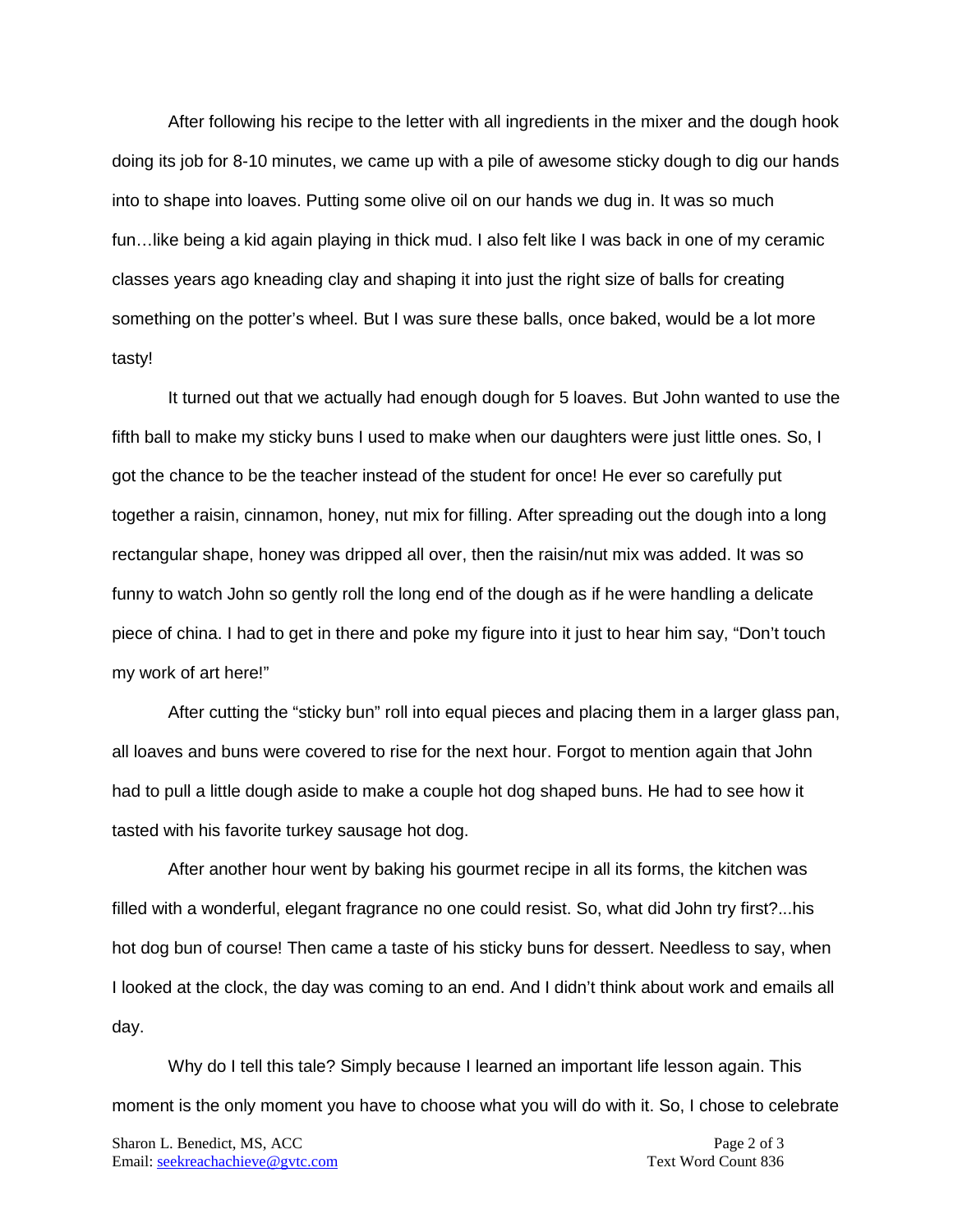a rare opportunity to share in the fun of baking and breaking bread together! Both of us are always so busy with "our own work" and "our own interests" that we often are in "our own worlds." Time and life go by so fast without even pausing to gift and be gifted a moment to celebrate and treasure.

So, watch for those simple moments of opportunity when someone you love and care for invites you into their world. That opportunity may never come again. So, grab it. Be grateful for the chance to experience truly what is most important in life.

#### \*\*\*\*\*\*

Sharon L. Benedict, MS, ACC, is a certified life/wellness coach-consultant, specializing in lifeskills, wellness, and creative arts development for individuals, businesses and organizations [\(www.harvestenterprises-sra.com\)](http://www.harvestenterprises-sra.com/).She welcomes your questions and comments and can be contacted at [seekreachachieve@gvtc.com.](mailto:seekreachachieve@gvtc.com)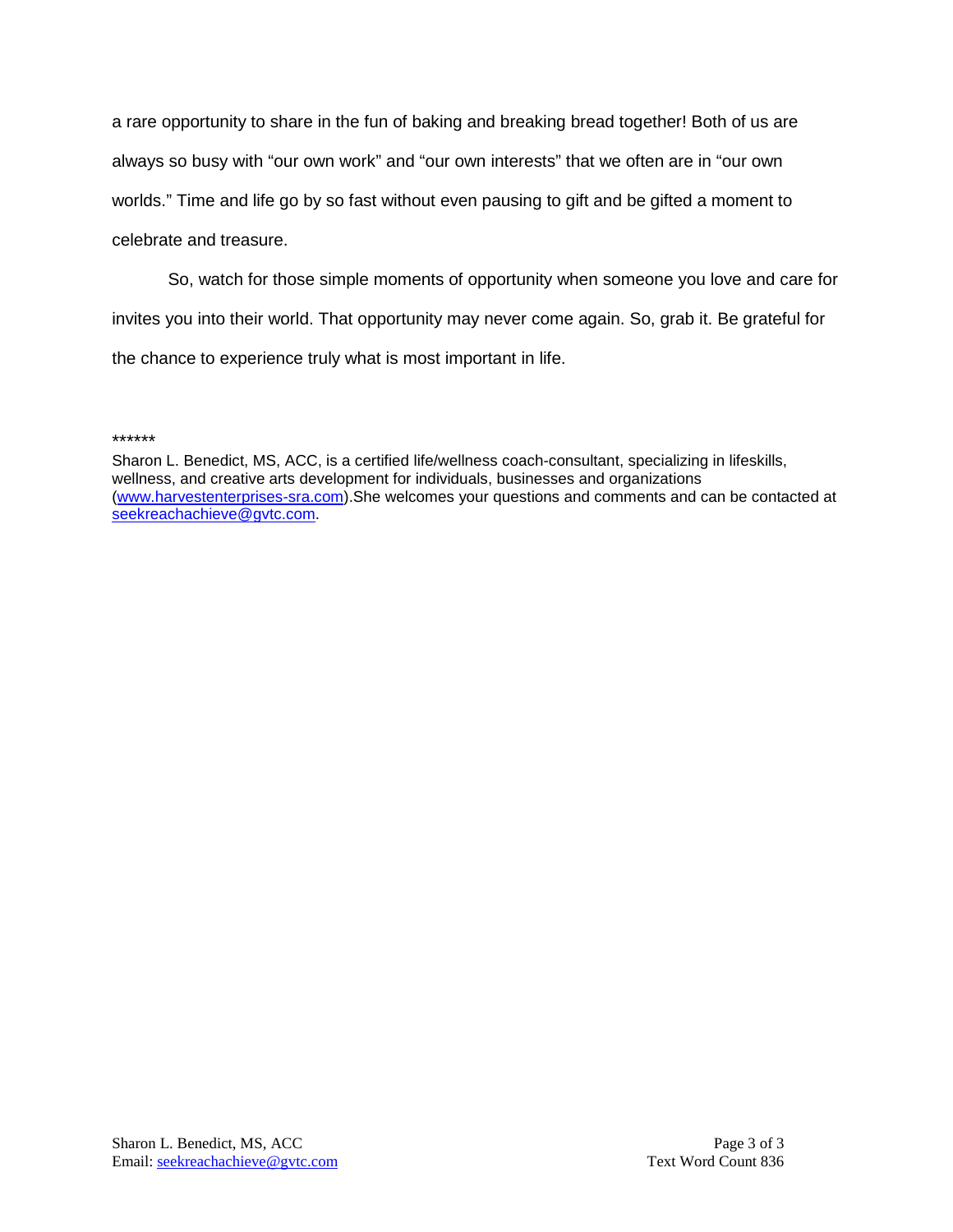

. Life Skills for Today *By Sharon L. Benedict MS, ACC*



### *How do you like to Celebrate?*

(published in Boerne Star, Friday, Dec 16, 2011)

When you hear some good news about something you've waited forever for, how do you celebrate your *Hoorays!*? Getting out that vintage bottle of champagne or chardonnay is always a pleasant tradition. Yet, I hope drinking and getting drunk isn't your first priority for celebrating. If so, maybe it's time to broaden your creative horizons on how to celebrate good news.

Here's your opportunity to think about how you would like to have a fun and *wholesome* good time with good news. When it comes to celebrating, most of the time, we go out to dinner, to a movie, or just put up our feet and do absolutely nothing for at least part of the day. These are fine simple ways to say to yourself, "Congratulations." Yet, celebrating is much more than just saying, "Wow, I'm so glad that job is over, and I don't have to think about it for another six months."

Celebrating involves some creative thinking in order to get out of our routine rejoicing rut we've been accustomed to for so many years. Are you ready to have fun with some planning? If so, check your "this is just more work" attitude at the door and say hello to your long dormant creativity and confidence-building for really celebrating! As Zig Ziglar, notable motivational speaker, quips,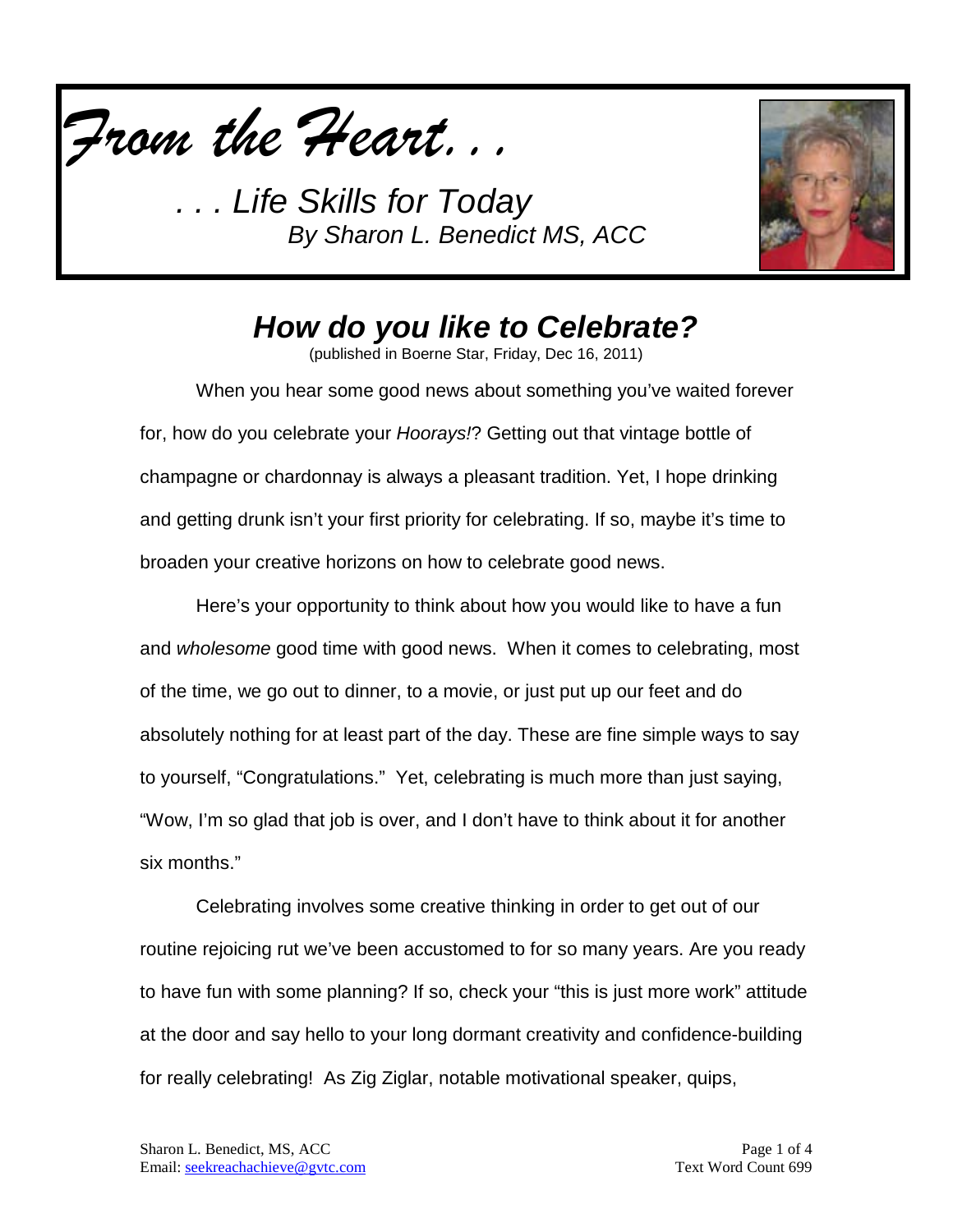"Confidence is going after Moby Dick in a rowboat and taking the tartar sauce with you." Creativity comes alive with that kind of confidence! Are you ready? Let's get started.

Throughout each month this year, certain life skill topics have been covered—*Relationships/Core Values, Time Management, Career/Money Management, Recordkeeping, Home/Vehicle/Possessions, Housekeeping, Wellness, Meals, Childcare, Recreation/Entertainment, Reflection—*and this month, *Celebration*.

As you followed along this year, you have focused on your core value, how you use your time, your career choice, how you spend your money, keep your records, take care of your possessions, clean your house, reach for higher wellness, more enjoyable, nutritious meals, nurture your children, choose wholesome entertainment and outdoor recreation. As you reflected on these life skills, you have come away with a greater awareness, understanding, and commitment to the life you want to seek, reach, and achieve.

This month it's time to celebrate your personal wins in those life skill areas. So, choose which areas you and your family would like to celebrate throughout the December holidays and beyond. But remember, don't fill this month so full you lose the simple pleasures of quiet moments by yourself and with your own family.

Here are a few sample ideas from three life skill areas to consider any time: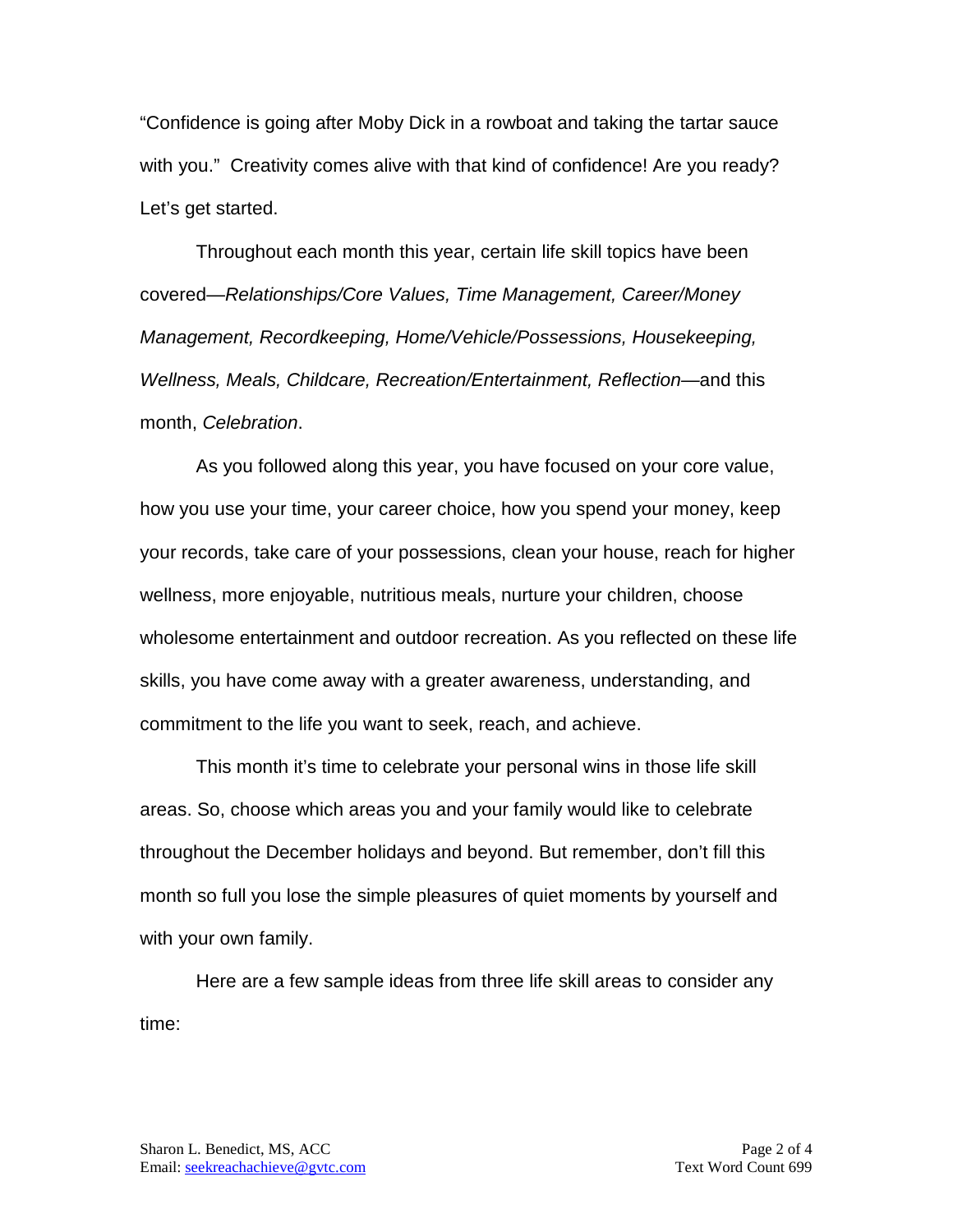### *Time Management*

**Goal accomplished**—Mom and Dad were able to cut down ten extra hours of work per week away from home in order to have the family together more often.

**Celebration**—Children, Jason and Mary, decide to treat parents to a night out with "the kids", all expenses paid "by the kids" (e.g. dinner and a show; dinner and miniature golf; a day at Fiesta Texas Entertainment Park or some other theme park).

### *Career/Money Management*

**Goal accomplishe**d—As a sideline, passion, and possible future career,

Dad finally finished writing and publishing his first fictional short story.

**Celebration**—Mom and the kids arrange a surprise writer's party for Dad.

House decorated accordingly; even dressed up as the characters in his

story. Being wildly creative to tell Dad how great he is.

As you confidently create simple and elaborate celebrations for you and your

family, remember to celebrate each moment, the gift of this day, and the breath

you breathe. You will then begin to experience the simple joys and treasure of

relationships you may have taken for granted. But no longer!

Resources:

*Celebrations That Touch the Heart: Creative Ideas to Make Your Holidays and Special Events Meaningful* by Brenda Poinsett. WaterBrook Press (October 16, 2001)

*Roses: Beautiful Ideas for Home and Celebration* by Antonia Swinson. Ryland Peters & Small (January 15, 2006)

*Sweet Smarts for Sweethearts: Savvy Advice & Fun Ideas for Celebrating Love* Honor Books (December 2004)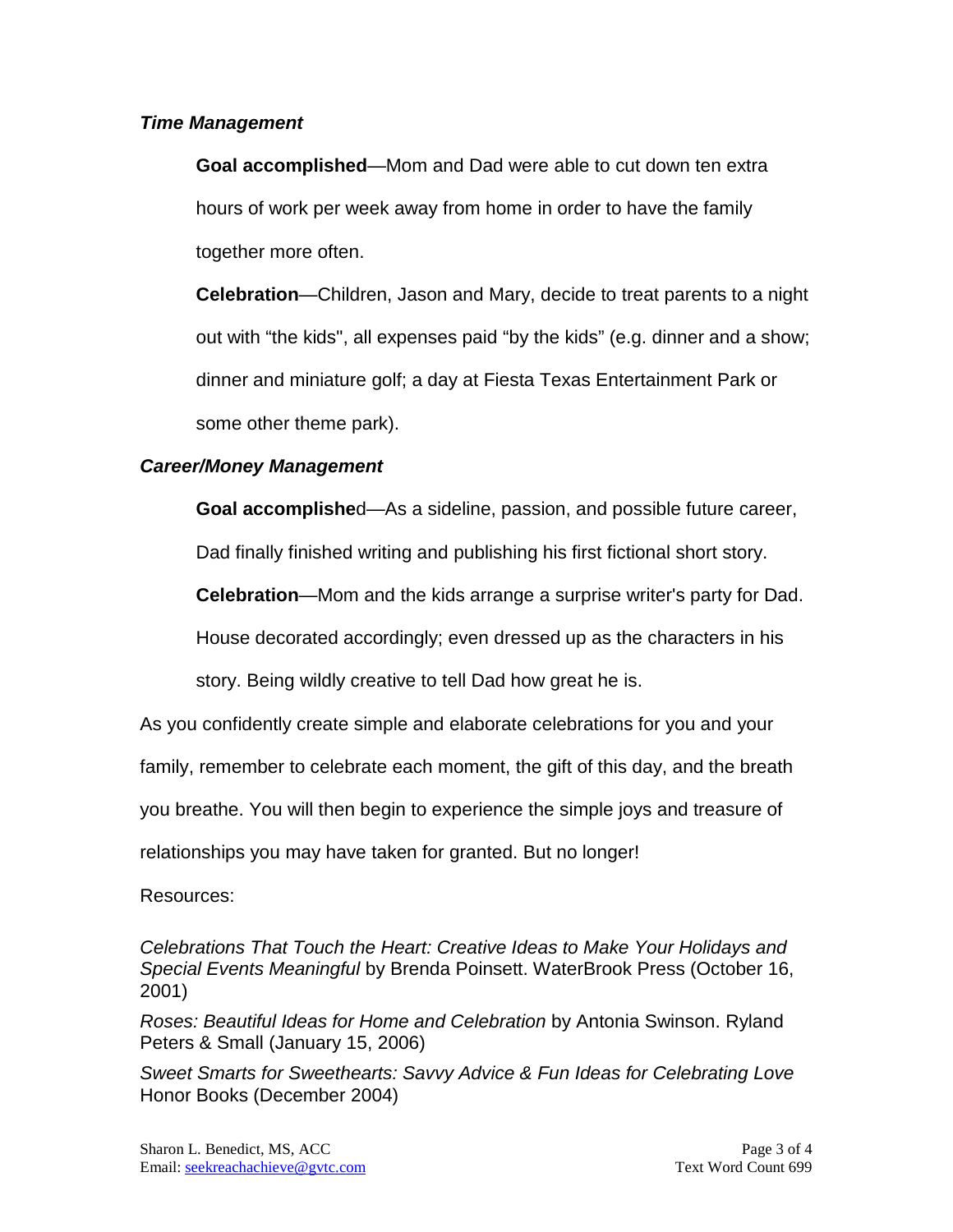*Sharon L. Benedict, MS, ACC, is a certified life wellness coach-consultant, specializing in life skills, wellness, and creative arts development for individuals, businesses and organizations. She welcomes your questions and comments and can be contacted at [seekreachachieve@gvtc.com.](mailto:seekreachachieve@gvtc.com)*

--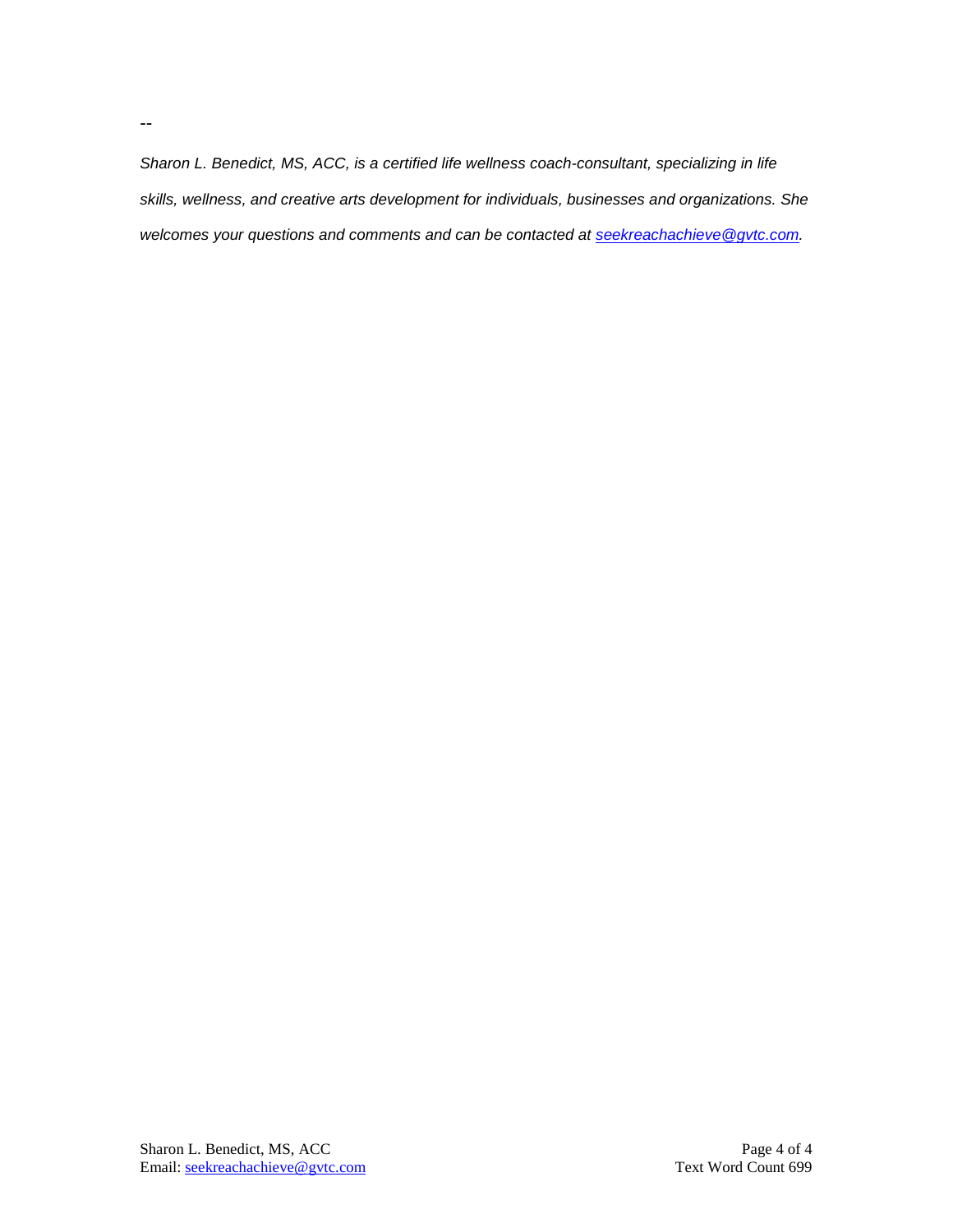

*Life Skills for Today By Sharon L. Benedict MS, ACC*



## *Celebrate Your Family Legacy, part 1*

(published in Boerne Star, Friday, Dec 23, 2011)

As you gather all your photos together and childhood treasures to scrapbook and box them for lasting memories, Kimberly Powell has other ways to celebrate your family's heritage [\(http://genealogy.about.com/cs/holidays/a/family\\_history.htm\)](http://genealogy.about.com/cs/holidays/a/family_history.htm). Beside the simple and high tech ways I mentioned in earlier articles, here are Powell's additional creative suggestions. First, get started tracing your family tree; then start your own family cookbook; record family stories; uncover your family health history; take a trip back in time by visiting sites of importance to your family (e.g. your old family homestead, the country from which your ancestors migrated, the hillside where you played as a child, or the cemetery where great-grandpa is buried. If none match, then consider a trip to an historical museum, battlefield, or re-enactment event that relates to the history of your family.); craft a heritage gift (e.g. from picture frame Christmas ornaments to heritage quilts); and create an annual family picture calendar using your computer.

Your family heritage is wonderful to celebrate. Yet, contributing to the lives of others goes a long way toward preserving your legacy for your community and across our nation. There are many ways to contribute. There are also many life arenas you can impact throughout your life and legacy.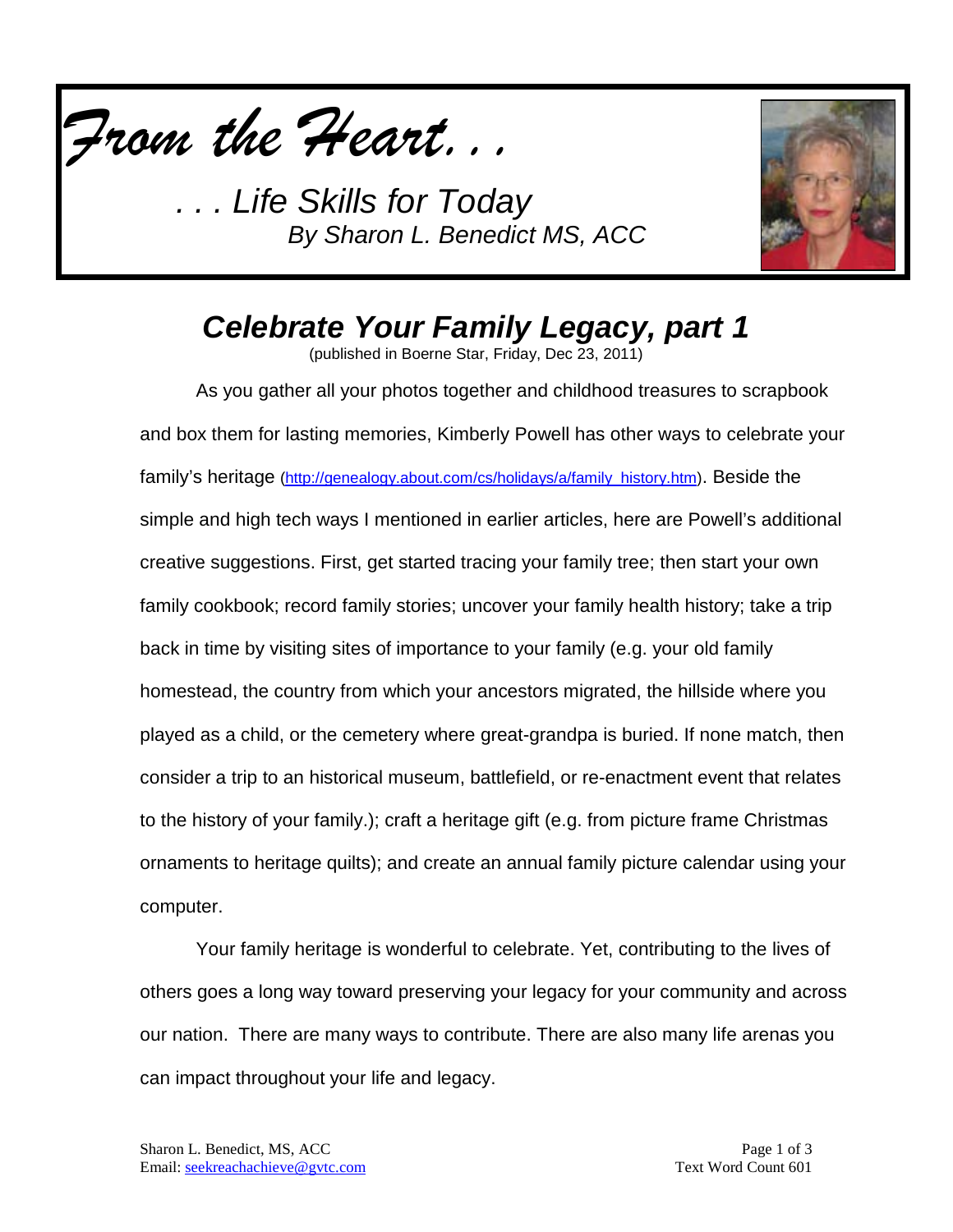As you celebrate the holidays and the gift of giving, consider how you can make

all the difference in everyone's lives. There are approximately eleven life arenas to

share your legacy. The first six are:

**I. BASIC CORE VALUES & PRINCIPLES:** Organizations that support your core values and life principles.

**II. HOME/FAMILY/VALUES:** Organizations that encourage and support the family, home, and core human values.

**III. RELIGIOUS ORGANIZATIONS/ CHURCH/MISSIONS:** Organizations that support your faith and desire for outreach to humanity.

**IV. HISTORY/WESTERN CULTURE:** Organizations that support your values and principles in global human affairs and lessons of history.

#### **V. PUBLIC POLICY/DOMESTIC AND INTERNATIONAL AFFAIRS:**  Organizations supporting human justice and compassion in legislation, domestic policy, and international relations.

**VI. SCIENCE/MEDICINE:** Organizations that seek truth in our universe and life on earth; observe and understand the natural world from a scientific and spiritual perspective. Be cautious about certain perspectives that may have extreme views and inappropriately discount the faith dimensions, credible scientific discoveries, and the principles of macro- and micro- adaptation.

Plan your giving in each arena into your core values, life goals, career, budget, and

friendships. Benevolence and giving are genuine expressions of compassion and love

to humanity. Whether you contribute time, money, materials, or message, there are

individuals in your neighborhood and around the world that need your help. The heart-

felt rewards of giving are far beyond the gift itself.

Experience the joy and satisfaction of helping humanity in your own community

and across the oceans. You may be surprised at how many ways you do give already.

Feel free to email me and request the related handout to list the ways you are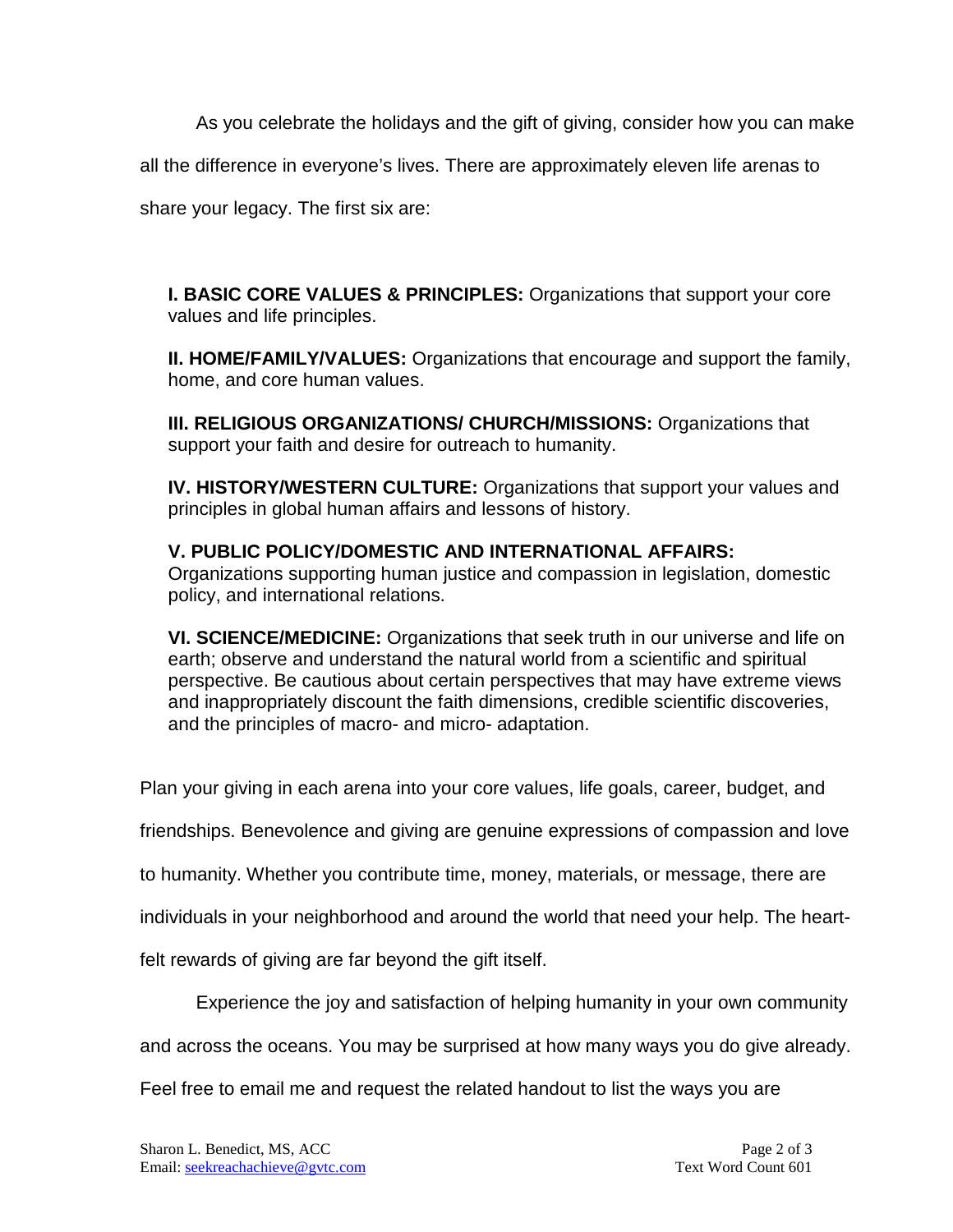currently giving and want to give in the future whether to individuals, organizations, institutions, ministries, and churches. It is important to investigate each work for its integrity and stability before supporting that person or organization.

Remember, there are many creative ways to give and show benevolence (e.g. purchase of materials to publications, giving goods and materials, tax and estate planning, money gifts, time and effort). Be creative in every life arena. The next article for December will cover the other five life arenas for benevolence and giving. In the meantime, have a very creative, appreciative, and abundant Christmas and New Year! --

*Sharon L. Benedict, MS, ACC, is a certified life wellness coach-consultant, specializing in life skills, wellness, and creative arts development for individuals, businesses and organizations. She welcomes your questions and comments and can be contacted at [seekreachachieve@gvtc.com.](mailto:seekreachachieve@gvtc.com)*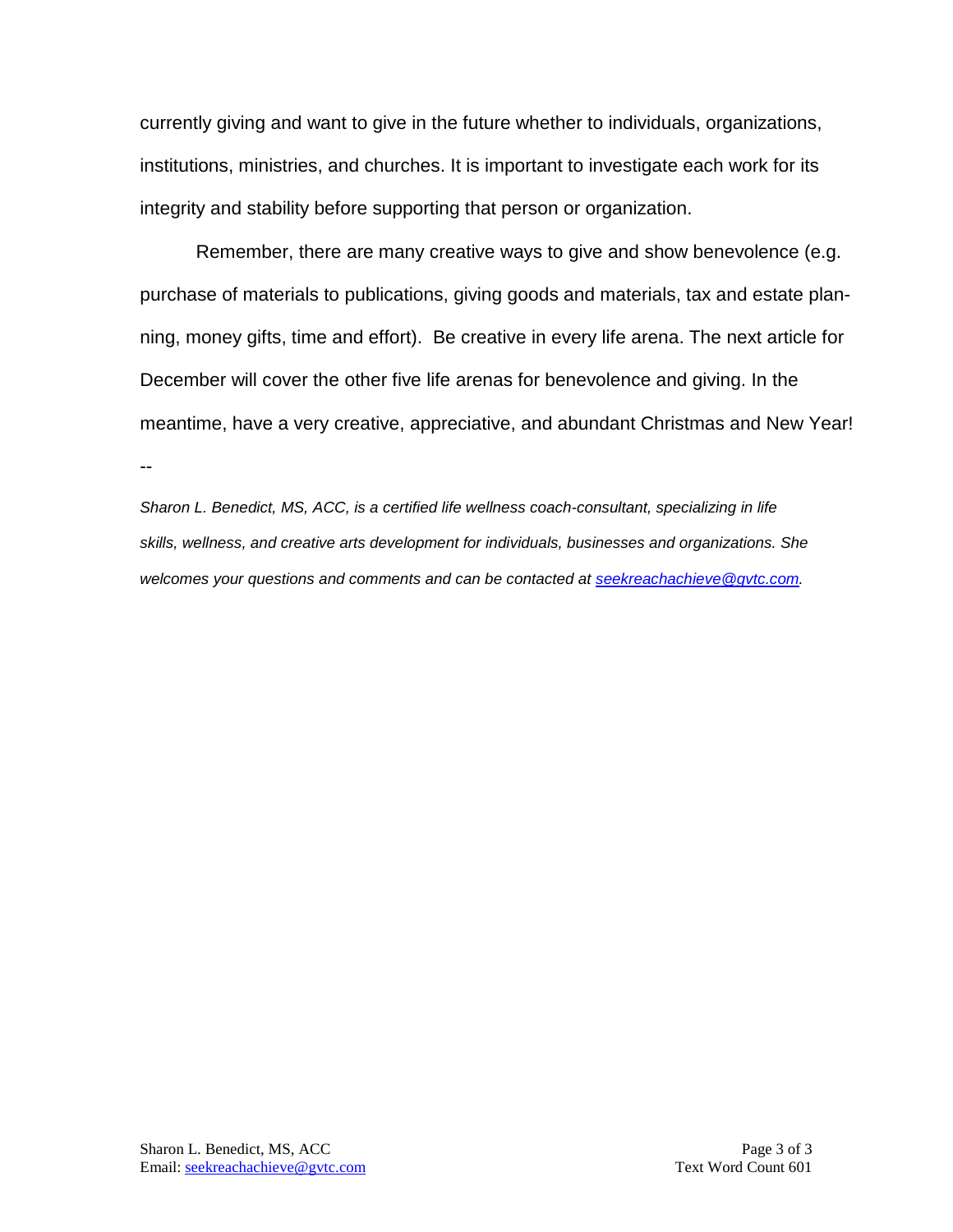

*. . . Life Skills for Today By Sharon L. Benedict MS, ACC*



# *Celebrate Your Family Legacy-part 2*

(published in Boerne Star, Friday, Dec 30, 2011)

In the past 30 years, the family, the basic unit of all societies, have been adapting itself to new challenges and opportunities. Families are also changing its structure and types of activities to help cope with new realities and enhance the quality of their lives.

The baby boomer generation (born 1944+/-1964) is one of the largest peoples groups of the older age population. While this generation continues to age, Generation X (born 1965+/-1982) will share caregiving responsibilities with the largest generational population yet, Generation Y—or Millennials. This Gen Y offspring is 70 million strong, born between 1977+/-1995. Accelerating social and economic change is posing new challenges and opportunities for this largest and newest adult generation—preparing the youth for productive life roles.

Millennials are also increasingly diverse. One in five have at least one immigrant parent; one in ten at least one non-citizen parent. According to CH Hartill, PhD, Assistant Dean, Butler University, *Understanding Millennials*, this generation has a variety of advantages—older parents, smaller families, therefore more resources & parental time, more firstborns (roughly 40%) and singletons (approximately 10%), more parental education—one in four Millennials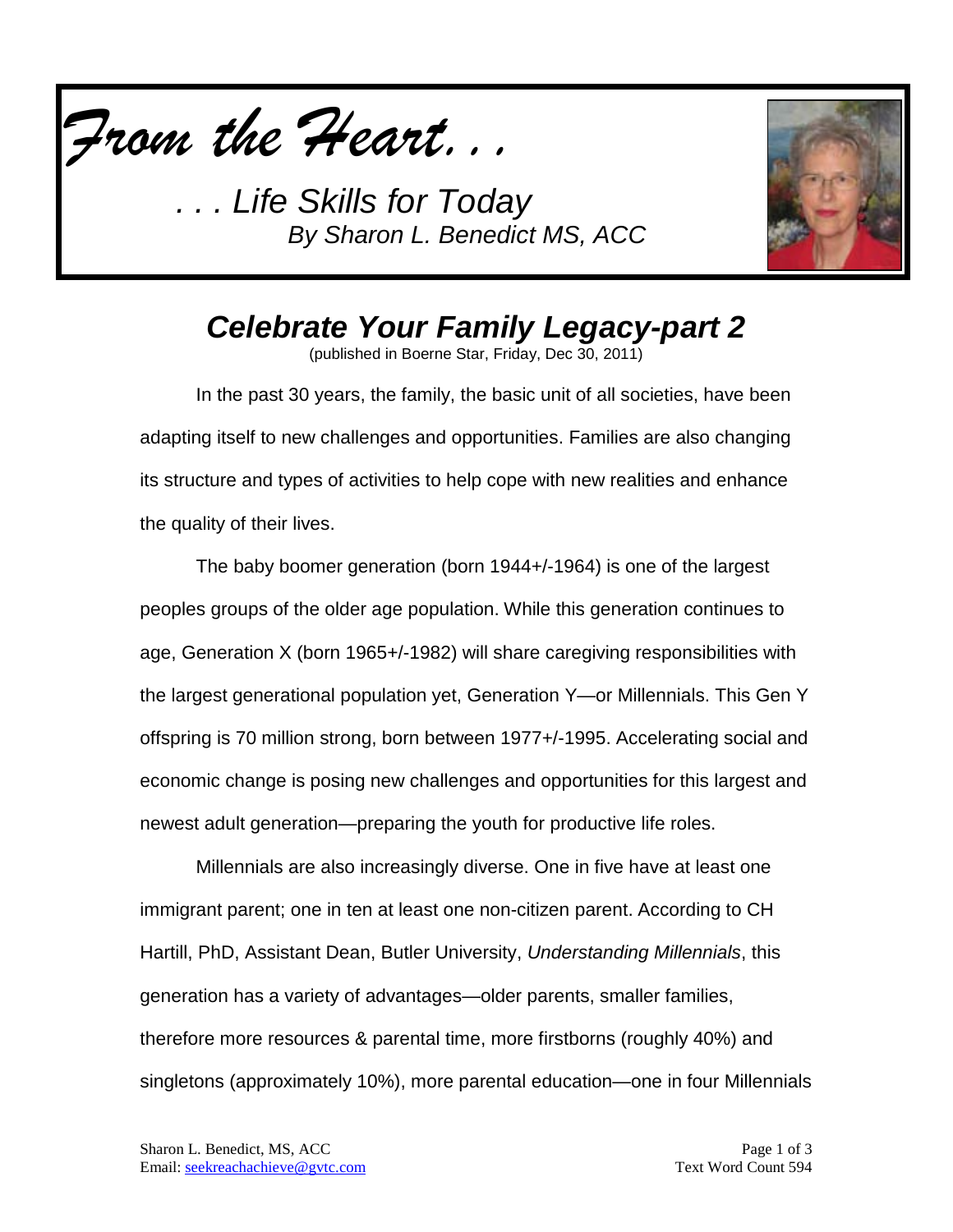have at least one parent with a four-year degree or higher, and, believe it or not, reduced divorce rates.

Along with the baby boomers and Gen X reaching older ages, Gen Y is a new feature of the 21<sup>st</sup> century. These generations are connected in more than just size and era. The prospects of these generations will significantly depend on the strength, adaptability and foresight of their families and how they contribute to their own care, the community, and our nation.

In the last article, you were encouraged to plan your celebration of giving in eleven life arenas that support your core values, life goals, career, budget, and friendships. Whether you contribute time, money, materials, or message, there are individuals in your neighborhood and around the world that need your help. The heartfelt rewards of giving are far beyond the gift itself.

The first six were BASIC CORE VALUES & PRINCIPLES,

HOME/FAMILY/VALUES, RELIGIOUS ORGANIZATIONS/ CHURCH/MISSIONS,

HISTORY/WESTERN CULTURE, PUBLIC POLICY/DOMESTIC AND

INTERNATIONAL AFFAIRS, and SCIENCE/MEDICINE. Here are the other five:

**VII. BUSINESS AND LEGAL ISSUES:** Organizations that support and train business leaders and legal advisors to advance integrity, honesty, and excellence in the work place and our nation's legal system.

**VIII. EDUCATION/CHILD DEVELOPMENT:** Organizations that train young children, teens, and adults to be mature, informed, effective leaders in every field of life.

**IX. MEDIA/ENTERTAINMENT/CULTURAL DISCERNMENT:**  Organizations that support your core values in entertainment, news, cultural trends, and influence the media to improve the quality of programming.

**X. SOCIAL MINISTRIES:** Organizations whose mission is to provide an alternative to state-run welfare programs with effective, compassionate ministries to the underserved, needy and unfortunate.